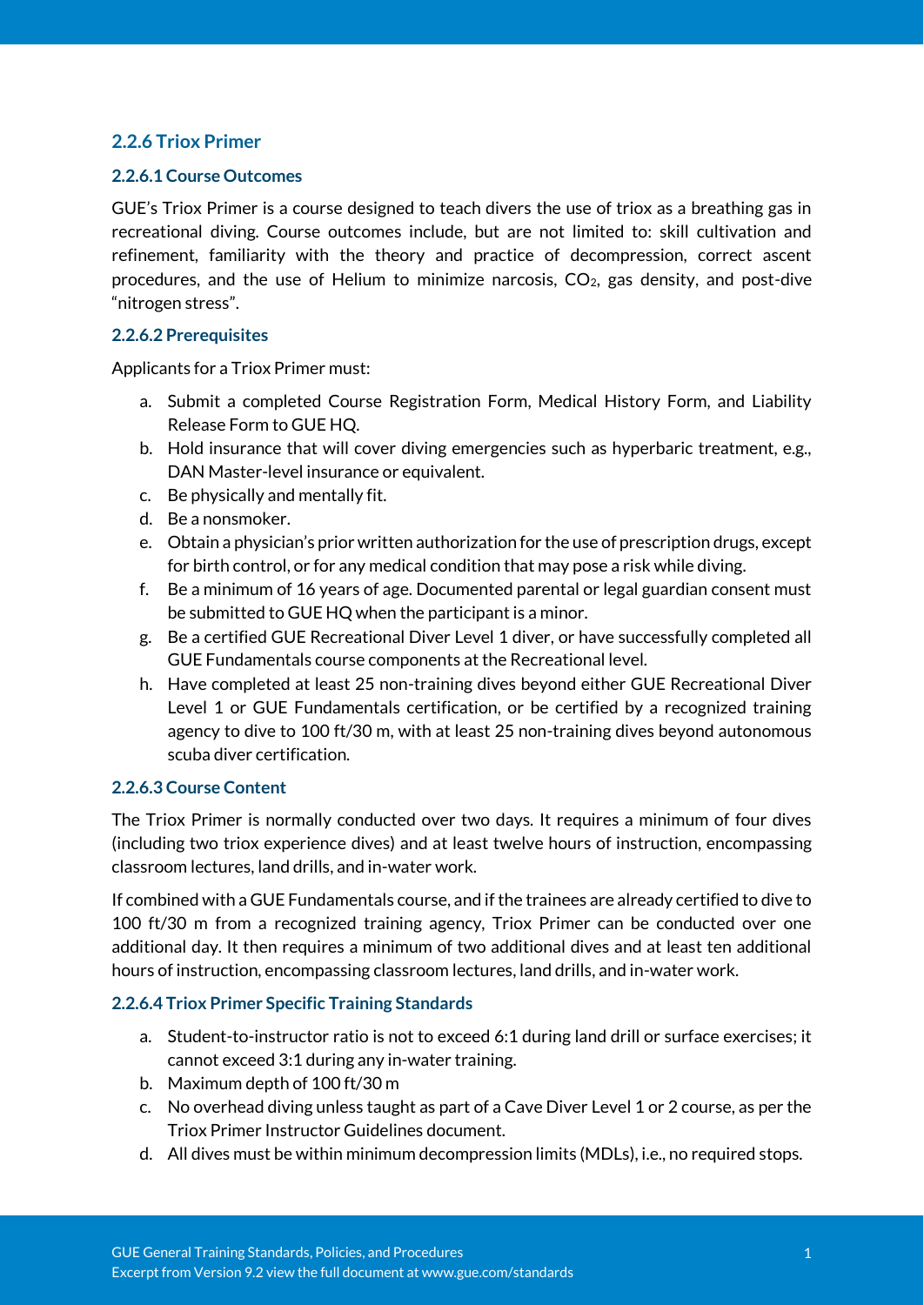e. Can be combined with GUE Fundamentals or GUE Fundamentals Part 2, as per the Triox Primer Instructor Guidelines document.

## **2.2.6.5 Required Training Materials**

GUE training materials and recommended reading as determined by the course study packet received via online download after GUE course registration.

### **2.2.6.6 Academic Topics**

- a. Introduction: GUE organization and course overview (objectives, limits, expectations)
- b. Breathing gas overview
- c. Dive planning, gas management, and logistics
- d. Introduction to triox
- e. Decompression overview and minimum decompression procedures

# **2.2.6.7 Land Drills and Topics**

- a. Equipment fit, assembly and disassembly, GUE EDGE, and pre-dive checks
- b. Gas analysis
- c. Ascent drill

# **2.2.6.8 Required Dive Skills and Drills**

- a. Must be able to swim at least 300 yds/275 m in less than 14 minutes without stopping. This test should be conducted in a swimsuit and, where necessary, appropriate thermal protection.
- b. Must be able to swim a distance of at least 50 ft/15 m on a breath hold while submerged.
- c. Demonstrate proficiency in safe diving practices, including pre-dive preparation, inwater activity, and post-dive assessment.
- d. Demonstrate awareness of team member location and a concern for safety, responding quickly to visual indications and dive partner needs.
- e. Efficiently and comfortably demonstrate how to donate gas to an out-of-gas diver in multiple gas-sharing scenarios.
- f. Demonstrate a safe and responsible demeanor throughout all training.
- g. Demonstrate proficiency in surface marker buoy deployment.
- h. Demonstrate good buoyancy and trim, i.e., approximate reference is a maximum of 30 degrees off horizontal while remaining within 5 ft/1.5 m of a target depth.
- i. Demonstrate three propulsion techniques, including comprehension of the components necessary for a successful backward kick.
- j. Demonstrate proficiency during gas-sharing scenarios, including a direct ascent while managing minimum decompression obligations and the use of a surface marker buoy and spool.
- k. Demonstrate effective proficiency with proper ascents and descents, including the implementation of variable ascent rates.
- l. Demonstrate basic equipment proficiency and an understanding of the GUE equipment configuration.

# **2.2.6.9 Equipment Requirements**

GUE base equipment configuration as outlined in Appendix A, plus: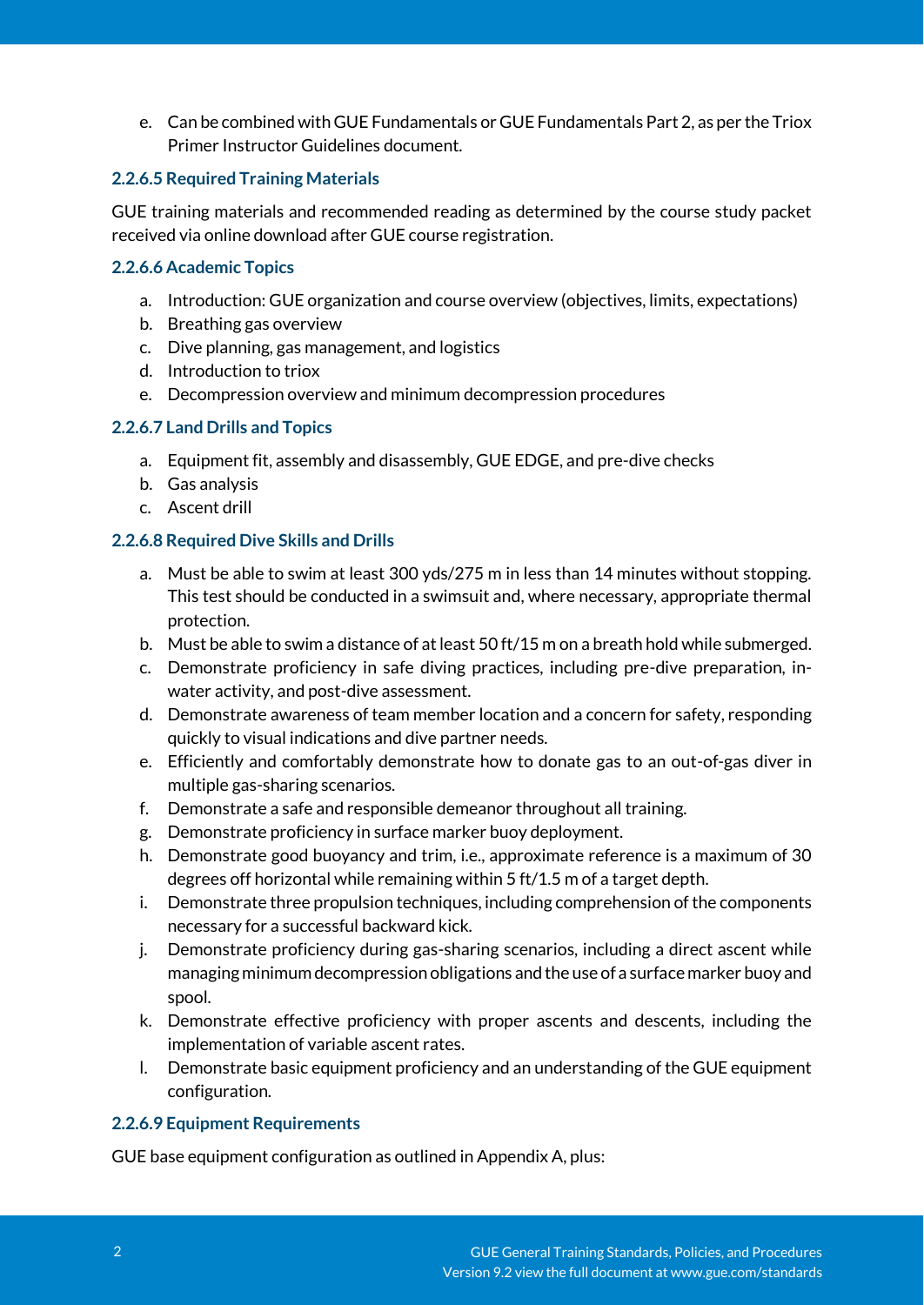- a. Drysuit inflation system independent from back gas cylinders (while breathing a helium mixture, if using a drysuit)
- b. One primary and two backup lights

Prior to the commencement of the class, students should consult with a GUE representative to verify equipment requirements and appropriateness of any selected equipment.

# Appendix A - GUE Base Equipment Configuration

The GUE base equipment configuration is comprised of:

- a. Tanks/cylinders: Students may use a single tank/cylinder with a single- or dual-outlet valve. Students may also use dual tanks/cylinders connected with a dual-outlet isolator manifold, which allows for the use of two first stages. Dual tanks/cylinders connected with a dual-outlet, non-isolator manifold can be used, but only in recreational (no decompression) diving, and are considered an alternative for a single tank/cylinder. Consult course-specific standards and your instructor to verify size requirements.
- b. Regulators:
	- i. Single tank: The first stage must supply a primary second stage via a 5 to 7 ft/1.5 to 2 m hose. A backup second stage must be necklaced and supplied via a short hose. The first stage must also supply an analog pressure gauge, inflation for the buoyancy compensator (BC), and (when applicable) inflation for a drysuit.
	- ii. Double tank: One first stage must supply a primary second stage via a 5 to 7 ft/1.5 to 2 m hose (7 ft/2 m hose is required for all cave classes), and inflation for the buoyancy compensator (BC). The other first stage must supply a necklaced backup second stage via a short hose, an analog pressure gauge, and (when applicable) inflation for a drysuit.
- c. Backplate system:
	- i. Is held to the diver by one continuous piece of webbing. This webbing is adjustable and uses a buckle to secure the system at the waist.
	- ii. A crotch strap is attached and looped through the waistband to prevent the system from riding up a diver's back.
	- iii. The continuous webbing must support five D-rings;
		- 1. The first placed at the left hip
		- 2. The second placed in line with a diver's right collarbone
		- 3. The third placed in line with the diver's left collarbone
		- 4. The fourth and fifth are placed on the front and back of the crotch strap when divers plan to use advanced equipment such as DPVs.
	- iv. The harness below the diver's arms has small restrictive bands to allow for the placement of backup lights. The webbing and system retains a minimalist approach.
- d. Buoyancy compensation device (BC):
	- i. A diver's BC is back-mounted and minimalist in nature.
	- ii. It is free of extraneous strings, tabs, or other material.
	- iii. There are no restrictive bands or restrictive elastic affixed to the buoyancy cell.
	- iv. Wing size and shape is appropriate to the cylinder size(s) employed for training.